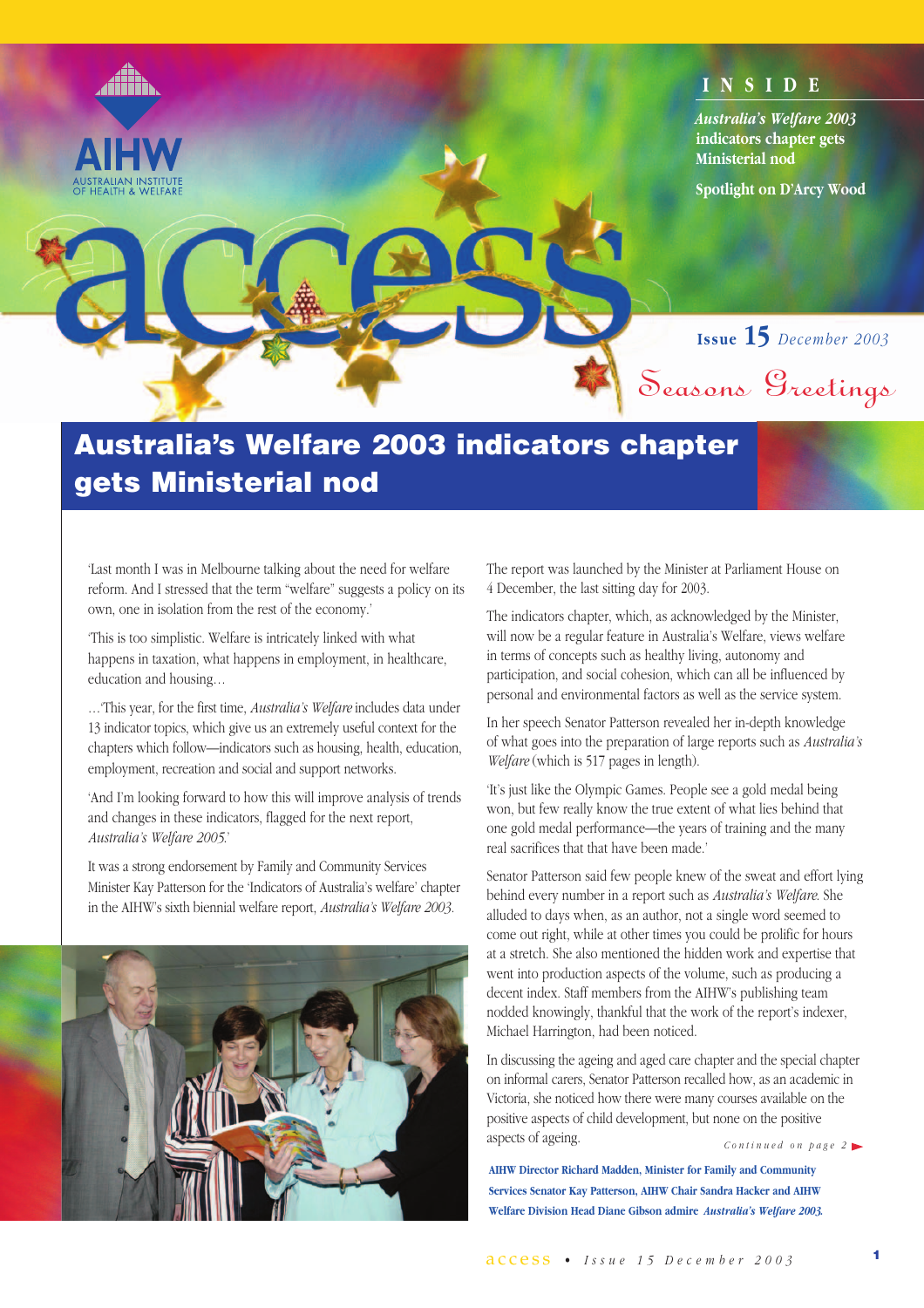$\bigcap\mathcal{D}$ **Contents**

| <b>Cover story</b>                                                                | 1, 2 |
|-----------------------------------------------------------------------------------|------|
| Australia's Welfare 2003 indicators<br>chapter gets Ministerial nod               |      |
| <b>From the Director</b>                                                          | 3    |
| <b>Project reports</b>                                                            | 4    |
| Update on diabetes monitoring at AIHW                                             |      |
| The Health and Community services                                                 |      |
| Cancer in Australia 2000                                                          |      |
| Linking research, policy and practice                                             |      |
| <b>Spotlight</b>                                                                  | 8    |
| On D'Arcy Wood                                                                    |      |
| The driving force                                                                 | 10   |
| Statistical Information<br><b>Management Committee</b>                            |      |
| <b>Trust me</b>                                                                   | 12   |
| Australian hospital statistics:<br>what can they tell us about our health status? |      |
| <b>Recent releases</b>                                                            | 15   |

#### **Australia's Welfare 2003**

*Continued from page 1*

'The courses on ageing were all about geriatrics rather than gerontology', Senator Patterson said. She recalled that with the help of colleagues she was successful in getting the first postgraduate gerontology course in Victoria up and running (at the Lincoln Institute of Health Sciences, now amalgamated with Latrobe University).

AIHW Board Chair Dr Sandra Hacker drew attention to the second special chapter in Australia's Welfare 2003 by saying that it covered 'the unpaid and sometimes unsung welfare services labour force—the two-and-a-half million family members and friends that make up the nation's informal carers'.

'Carers are the nation's primary providers of welfare services to people with a disability and frail older people, and we have provided as much relevant data as we can in the report about carers and those they care for', Dr Hacker said.



'But, as we say in the report, many things are changing in our society, all of which can affect the need for and provision of informal care.

'Women are more likely to work, and people marry later. They have fewer children, later. Blended families are more common, and families are more mobile. The boundary between full-time work and retirement is becoming blurred as

**Sandra Hacker and Senator Kay Patterson launch** *Australia's Welfare 2003.*

more people elect to work part-time both before and after so-called "retirement".

'Support for carers will need to align with these changes, as well as with the great variety of individual carer needs, in order to maintain the in-home care that people generally prefer, while avoiding unnecessary increases in the number of formal paid services.'

Sandra concluded that the two special chapters were 'evidence of how keen we are at the Institute to be curious, to explore further, to innovate where we can, and to create and follow opportunities'.

In addition to its special chapters *Australia's Welfare 2003* contains its nowtraditional chapters on children's and family services, ageing and aged care, disability and disability services, assistance for housing, homelessness, and welfare services resources (including the welfare services labour force).

*Australia's Welfare 2003* **can be purchased over the counter at AIHW for \$35, or via phone order from Canprint for \$45 (telephone 1300 889 873). It is also available in full text free of charge on the Institute's web site (www.aihw.gov.au).**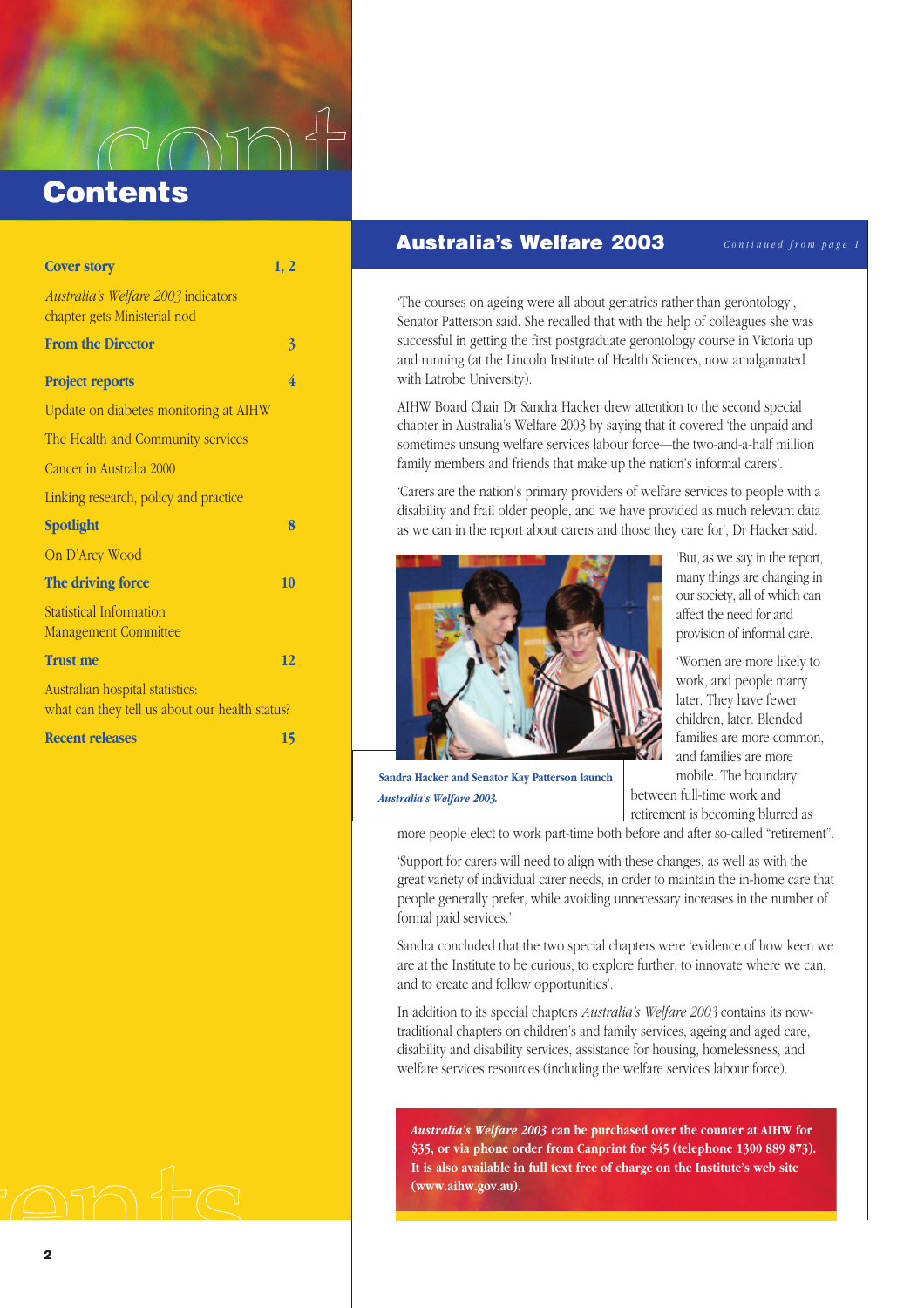

Welcome to our final edition of *AIHW Access* for the year. It has been quite a year—a year when we said goodbye to some long-serving colleagues and friends, and equally a year where we welcomed new Board and Committee members as well as more staff. Significantly, in 2003 we released more publications into the public domain than ever before. Thank you to all the staff of the AIHW for your commitment and dedication, and to our colleagues and collaborators for the guidance, support and expertise you have given to us throughout the year.

There has been much activity and some notable developments in the final quarter of the year.

We are always very proud of our biennial reports on the health and welfare of Australians. *Australia's Welfare 2003* was launched at Parliament House recently by Senator Kay Patterson, Minister for Family and Community Services. This year's edition includes more information than previously, with special chapters on Indicators of Australia's Welfare, and Informal Care. You can read more about this in our lead article.

The first meeting of the newly established National Health Information Group (NHIG) was held in October. NHIG, chaired by Patricia Faulkner, Secretary of the Victorian Department of Human Services, has been established to advise AHMAC on planning and management requirements, and to manage and allocate resources to health information projects and working groups. Within this new structure the Statistical Information Management Committee (SIMC) has replaced the National Health Information Management Group. The role of the Committee will remain essentially the same as the NHIMG and continue on with its work. Dr Ric Marshall, the long-standing Victorian representative on NHIMG, has been appointed as the Chair.

Following the creation of the Institute's unit dedicated to Indigenous health and welfare statistics, the AIHW, supported by the ABS, hosted a workshop on Measures of Social and Emotional Wellbeing for Aboriginal and Torres Strait Islander Peoples. A wide range of groups and experts were represented at the workshop, including national organisations such as NACCHO, SCATSIH, OATSIH and ATSIS. The workshop agreed on a number of general conclusions, with a range of questions to be trialled by the ABS for inclusion in their Indigenous Social Survey.

Our latest report on Australia's youth—*Australia's Young People: Their Health and Wellbeing 2003*—has provided an updated snapshot of the lifestyle of our nation's 12 to 24 year-olds. It follows our original 1999 report on this topic. At a glance the findings show that in 2001, 94% of young Australians aged 15–17 years and 89% of those aged 18–24 years rated their health as 'excellent', 'very good' or 'good'. More information on the report is available on our web site.

The Institute continues to receive excellent media coverage for its publications. The response to the *Australia's Young People* report is a good example, with numerous media interviews conducted following the report's release.

The new five-year Commonwealth–State Housing Agreement, signed in June 2003, brought with it a continued commitment to the National Housing Data Agreement. The Housing Ministers' Advisory Committee also undertook a review of the work of the National Housing Data Agreement under the 1999 CSHA. The review, tabled at the August 2003 HMAC meeting, noted the success of the work undertaken by the AIHW with the strong support of Commonwealth, state and territory governments and the ABS. There is now agreement-inprinciple to fund work at the AIHW over the life of the new CSHA. This will allow AIHW to continue to improve housing assistance data across both mainstream and Indigenous housing assistance areas.

I'd like to finish off this last column of 2003 by highlighting some of the healthy and active pursuits of our staff during the year.

This year staff participated in the annual walk to work (or as we did—walk from work!), which was held one sunny lunchtime and led by our Medical Adviser (that doyen of walkers, Dr Paul Magnus). We also had many staff involved in the recent Australian Masters Games held in Canberra, both as athletes (winning several medals) and as volunteers.

The AIHW's own commitment to encouraging events that promote fitness and fun continued with the annual Melbourne Cup walk, run and cycle races, which most staff were involved in, and our annual soccer match. This year NHMRC conceded AIHW a hard-earned victory.

To all our staff, their families, our colleagues Australia-wide, and our readers, please have a healthy, safe and joy-filled holiday season.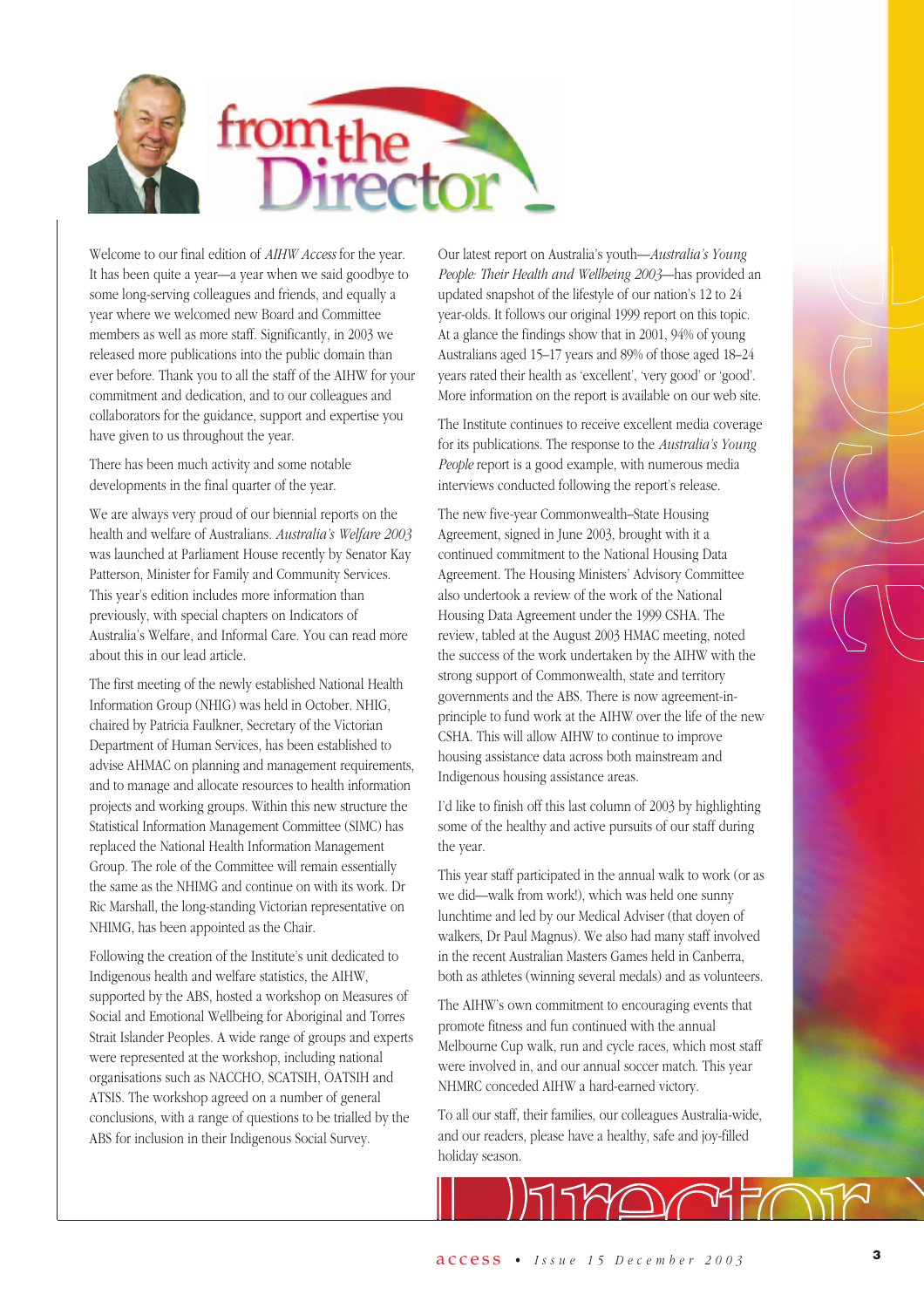

### **Project 1**

### **Update on diabetes monitoring at AIHW**

Diabetes monitoring at AIHW is now centrally undertaken in one unit—the Cardiovascular Disease, Diabetes and Risk Factor Monitoring Unit. Our work in diabetes continues to expand in three main areas:

- developing, analysing and disseminating national data on diabetes across the health continuum
- managing the National Diabetes Register (NDR)

• identifying and addressing data gaps and deficiencies.

Our 'flagship' diabetes publication was released 12 months ago—*Diabetes: Australian Facts 2002.* It contains national data and trends across the spectrum of disease—levels in the population, contributing factors, major complications, and treatment and preventive programs that aim to combat it.

A major component of our work is the NDR, a significant national data collection providing vital information on new cases of insulin-treated diabetes. Approximately 35,000 people have been registered on the NDR since it began operating in 1999: 30% of these people have Type 1 diabetes, 60% have Type 2 diabetes and 7% have gestational diabetes. During 2000–2001, there were close to 1,600 new cases of insulintreated diabetes among people aged less than 15 years people of this age predominantly have Type 1 diabetes. These results were released in August in the report *National Diabetes Register: Statistical Profile, December 2001.* Results for 2002 will be released early next year. The significance of the NDR data will continue to grow as the register ages, providing vital information on all types of insulin-treated diabetes.

Hot off the press is a new bulletin, *A Picture of Diabetes in Overseas-born Australians,* which compares the impact of diabetes (as measured by incidence, prevalence, hospitalisations and deaths) in Australians born overseas with that for the Australian-born population. A key finding

is that proportionately more Australians born overseas report having diabetes than their Australian-born counterparts: 28% of Australians are born overseas, yet 35% of people reporting having diabetes were born overseas. Groups with the highest risk and impact from diabetes were those born in the South Pacific Islands, North Africa/Middle East, Southern Asia, and Southern Europe.

We have three more diabetes reports coming out over the next few months:

- *How Much does the Increase in Australia's Weight Account for our Increase in Diabetes?*—a bulletin that estimates the extent to which the rise in the prevalence of diabetes over the last 20 years can be attributed to the rise in body mass index over the same period.
- *The Impact of ICD Coding Standard Changes on Diabetes Hospital Morbidity Data*—a technical paper outlining important issues for analysts using hospital data.
- *Diabetes and Allied Health Services*—an information paper that includes a discussion of recent mapping projects showing the interactions between allied health services and diabetes in the community.

**For more information on our diabetes work, please contact Anne-Marie Waters, ph. (02) 6244 1102 or email diabetes@aihw.gov.au**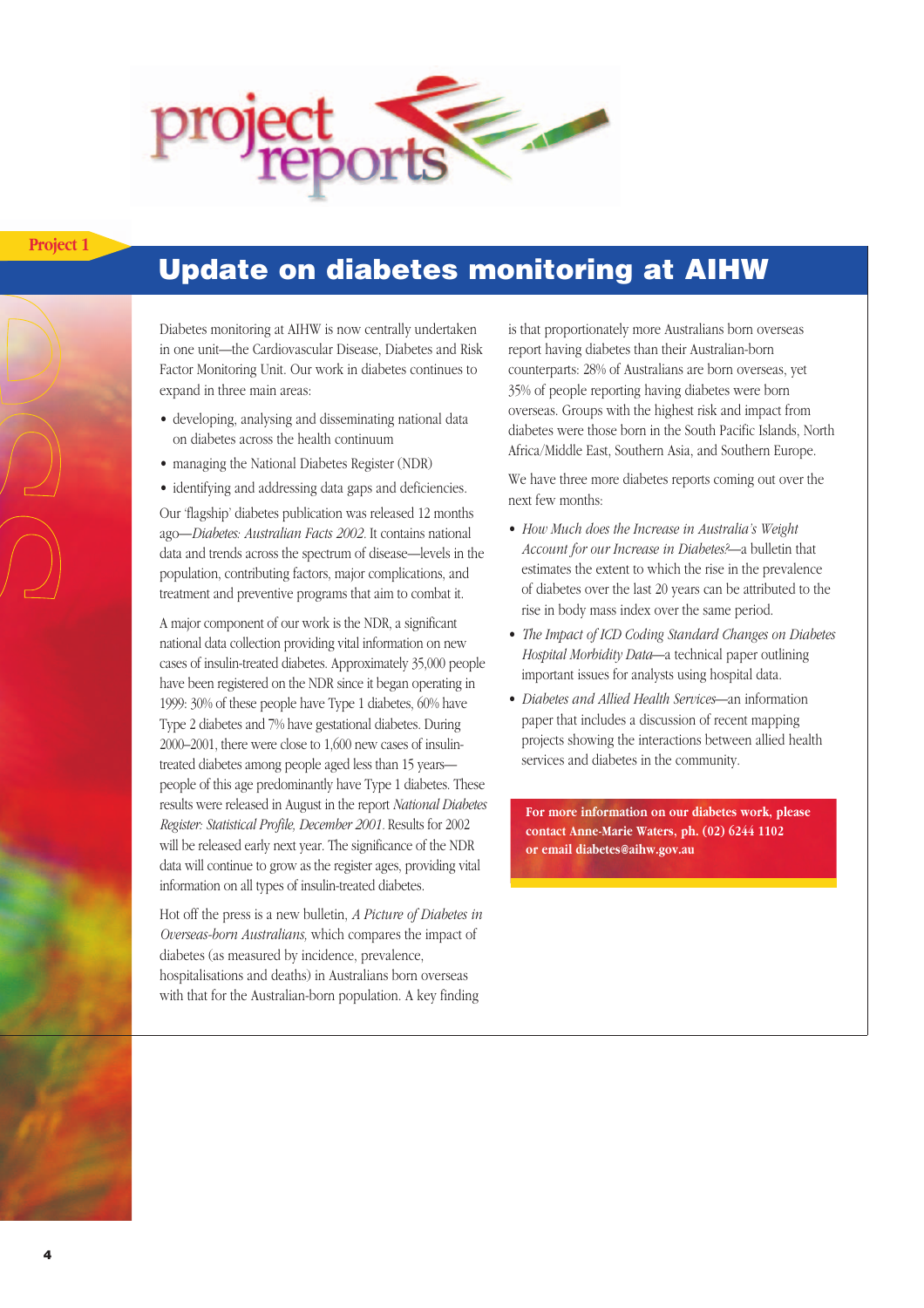#### **Project 2**

## **Health and community services labour force**

*Health and Community Services Labour Force 2001* is the second in a five-yearly series that presents and analyses workforce data from the Census of Population and Housing. This joint AIHW/ABS report was released on 30 September 2003.

The report provides a rich statistical base that will inform discussion about the capacity of the health and community services workforces to meet service requirements now and in the future. It provides detailed data on the numbers and characteristics of workers in individual occupations. The report also addresses issues such as the changing age structure and geographic distribution of the workforce and of the general Australian population.

The report shows that there was substantial growth in the health and community services occupations (of 11.4% and 26.8% respectively) between 1996 and 2001. The largest growth occurred among aged/disabled care workers (up by almost 16,000 workers, or 44.1%) and child care workers (up by nearly 14,000, or 44.8%). This growth was accompanied

by a degree of restructuring, as reflected in changes in the occupational mix. For example, there was a 5.8% increase in registered nurses, but this was accompanied by a 20.7% decrease in enrolled nurses and an 18.8% increase in lower paid carers and aides.

The supply of workers in health and community services industries decreased with increasing remoteness, from 3,055 and 1,008 per 100,000 population respectively in the Major cities, to 1,498 and 796 per 100,000 population respectively in Very remote Australia in 2001. The report also finds that some of the rapidly growing regions on the outskirts of the major capital cities had the lowest supply of health and community services professionals of any region within their respective states.

The publication will be of interest to workforce planners in state and territory governments, which are major suppliers of health and community services. It will also interest professional associations and industrial organisations.

### *Australia's Young People: Their Health and Wellbeing 2003* **New Reports**

*Australia's Young People: Their Health and Wellbeing 2003* is the second national report on the health and wellbeing of young people in Australia. It provides comprehensive information on the health status of young people including causes of hospitalisations and deaths, chronic diseases, infectious diseases, injury, disability, reproductive and sexual health. The behavioural risk and protective factors influencing young people's health and wellbeing that are covered in this report include substance use, diet and nutrition, physical activity and overweight and obesity. Social conditions are also important determinants of health. The report therefore includes information on the family environment, relationships and social participation, education, employment and income. An overview of the health and welfare of Aboriginal and Torres Strait Islander young people is also presented.

**AIHW Catalogue No. PHE 50, Available over the counter at AIHW (\$10 discount applies) and from CanPrint (Ph:1300 889 873); \$40.00**

### *Asthma in Australia 2003*

Asthma is an important health problem in Australia. This report brings together data from a wide range of sources to describe the current status of asthma in Australia. It includes information on the number of people who have asthma, who receive various treatments for asthma, who have written asthma action plans, and who visit their GP, are hospitalised or die due to asthma.



**AIHW Catalogue No. ACM 1, Available over the counter at AIHW (\$10 discount applies) and from CanPrint (Ph:1300 889 873); \$33.00**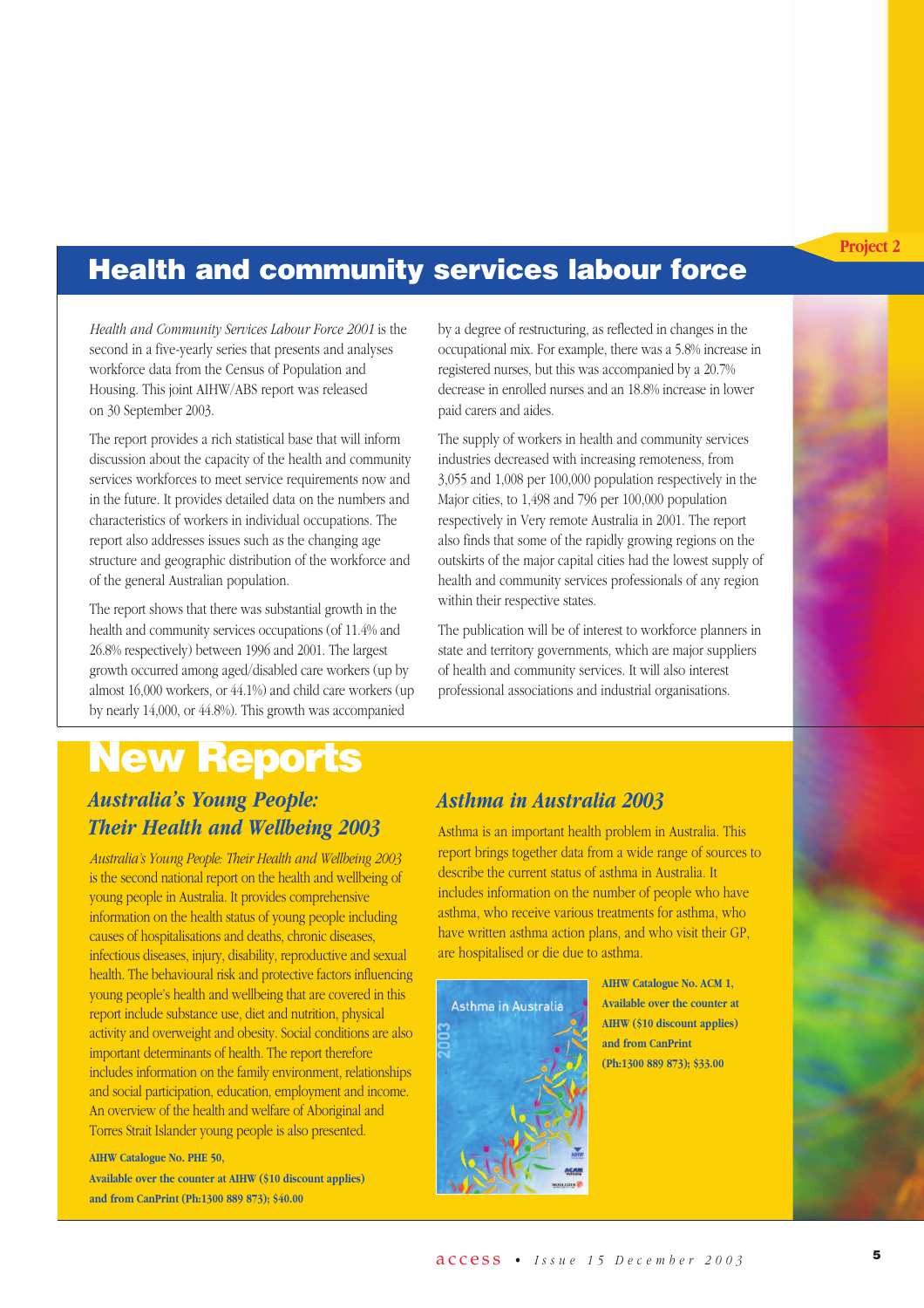

### **Project 3**

# **Cancer in Australia 2000**

In 2000, there were 85,231 new cases of malignant cancer in Australia and 35,466 deaths primarily due to cancer. In addition there were an estimated 374,000 new cases of non-melanocytic skin cancer in 2002; these cancers are not notifiable to cancer registries.

Currently 1 in 3 men and 1 in 4 women can be expected to be diagnosed with a malignant cancer in the first 75 years of life. The average age of first diagnosis is 66 years for males and 64 years for females, with the median age 69 years for males and 65 years for females. Hence cancer is predominantly a disease that emerges later in life. A consequence of this is that relatively rapid growth of the population aged 55 years and over is driving growth in demand for cancer services well in excess of population growth. Between 1990 and 2000, the number of new cases of malignant cancer per year increased by 36% compared with an increase in the population of 12%, despite a small decline in recent years in age-standardised incidence rates.

These and other important statistics profiling cancer can be found in *Cancer in Australia 2000*. Provided by the Health Registers and Cancer Monitoring Unit, it is the latest in the series of cancer publications produced by the Institute with the assistance of the Australasian Association of Cancer Registries.

In this latest and the previous Cancer in Australia report the content has expanded significantly beyond the incidence and mortality statistics found in earlier editions. In *Cancer in Australia 1999,* summary statistics were included for cancer survival, general practitioner consultations, hospital inpatients for the National Health Priority cancers, the cancer workforce and cancer risk factors.

In *Cancer in Australia 2000,* there is a profile of bowel cancer, which is currently of major policy interest due to pilot tests being conducted for a national bowel cancer screening program. Data from the 2001 National Health Survey (ABS) on the numbers and characteristics of women who receive mammography and Pap smears have been analysed and those who miss out on these services are profiled. There is a detailed analysis of trends in hospital separations for persons with a principal diagnosis of cancer. This shows the numbers of separations for cancers increasing by 4.7% per year in recent years, and an increasing proportion of cancer treatment in private hospitals.

Supplementing the *Cancer in Australia* reports are additional tables on the Institute's web site and a data cube where users can produce their own age and sex trend statistics for the various cancers.

*Cancer in Australia 2001*, due to be released in mid-2004, will be a landmark publication, as it will represent 20 years of national cancer incidence data in Australia. The Institute is planning to further improve its coverage of cancer statistics with an updated burden of disease analysis and new indicators such as cure rates, a statistical technique learnt by AIHW cancer statistician Dr Chris Stevenson at the annual conference of the International Association of Cancer registries in June.